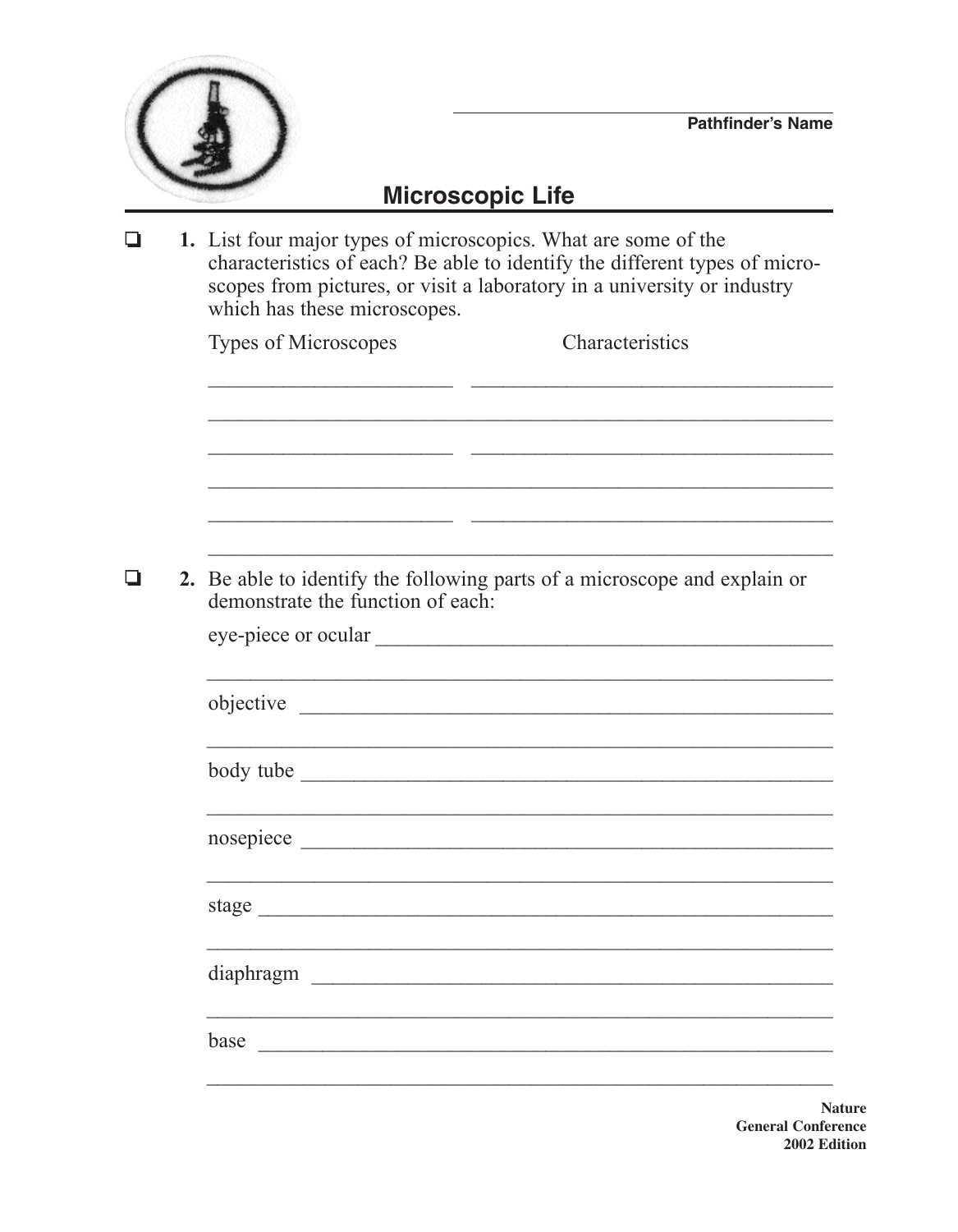|  | 3. Know how to calculate the magnification of a compound microscope.<br>Calculate the magnification of the microscope you use for this honor. |                                            |  |  |
|--|-----------------------------------------------------------------------------------------------------------------------------------------------|--------------------------------------------|--|--|
|  |                                                                                                                                               | 4. Define the following microscopic terms: |  |  |
|  |                                                                                                                                               |                                            |  |  |
|  |                                                                                                                                               |                                            |  |  |
|  |                                                                                                                                               |                                            |  |  |
|  |                                                                                                                                               |                                            |  |  |
|  |                                                                                                                                               |                                            |  |  |
|  |                                                                                                                                               | unicellular                                |  |  |
|  |                                                                                                                                               | multicellular                              |  |  |
|  |                                                                                                                                               | cilia                                      |  |  |
|  |                                                                                                                                               |                                            |  |  |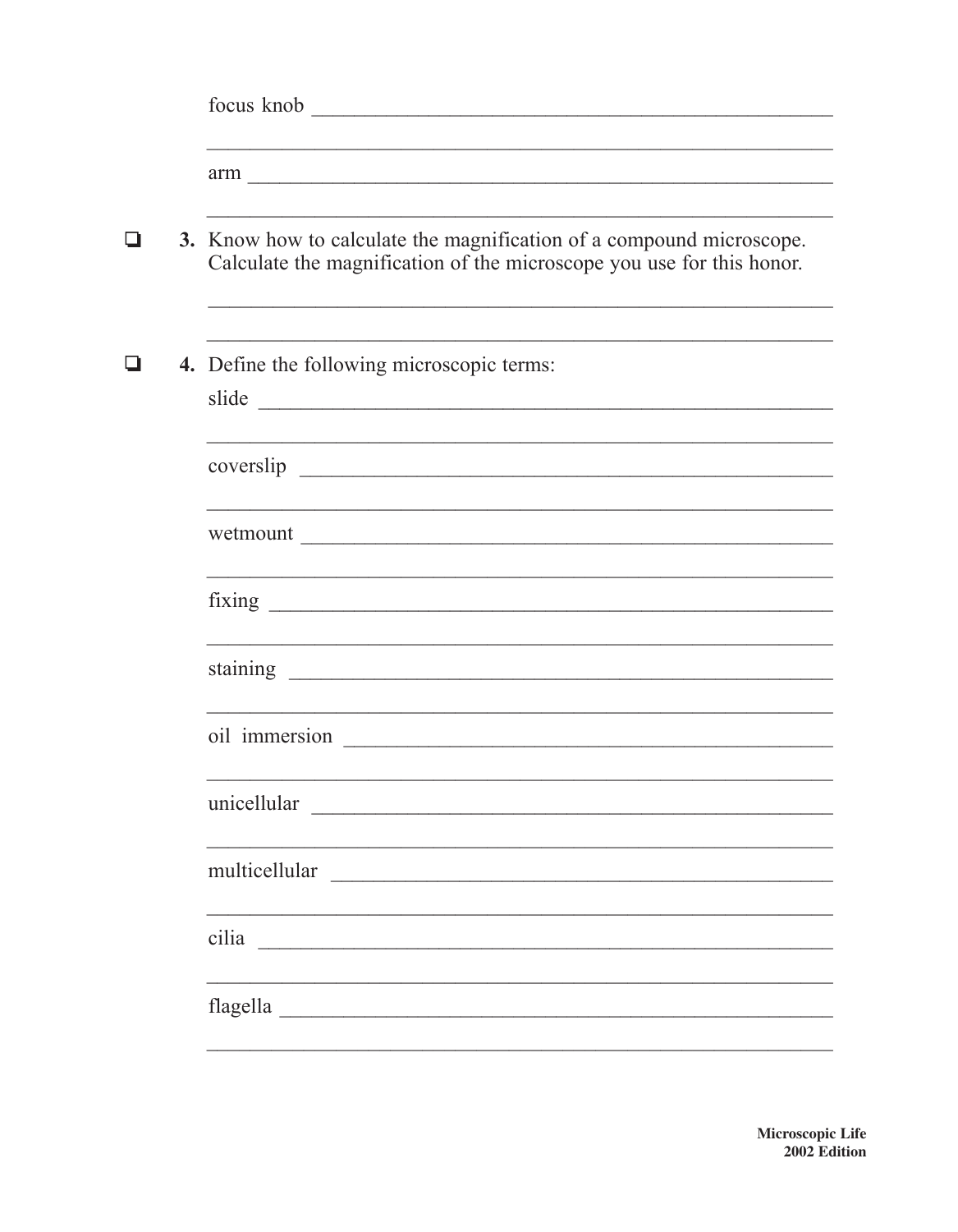$\Box$  5. Collect samples of water (from ponds, streams, ditches, gutters, puddles, etc.) And search for living organisms using a microscope with at least 100X magnification. Draw five of these organisms as accurately as possible. As far as possible, identify and label your diagrams (include the magnification used.)

Organisms drawn

**1.** \_\_\_\_\_\_\_\_\_\_\_\_\_\_\_\_\_\_\_\_\_\_\_\_ **4.** \_\_\_\_\_\_\_\_\_\_\_\_\_\_\_\_\_\_\_\_\_\_\_\_\_\_\_ **2.** \_\_\_\_\_\_\_\_\_\_\_\_\_\_\_\_\_\_\_\_\_\_\_\_ **5.** \_\_\_\_\_\_\_\_\_\_\_\_\_\_\_\_\_\_\_\_\_\_\_\_\_\_\_

 $\mathcal{L}_\text{max}$  and  $\mathcal{L}_\text{max}$  and  $\mathcal{L}_\text{max}$  and  $\mathcal{L}_\text{max}$  and  $\mathcal{L}_\text{max}$  and  $\mathcal{L}_\text{max}$ 

- **3.**  $\blacksquare$  $\Box$  6. Draw and label a cell which includes the following parts:
- 

cell membrane

nucleus

cytoplasm.